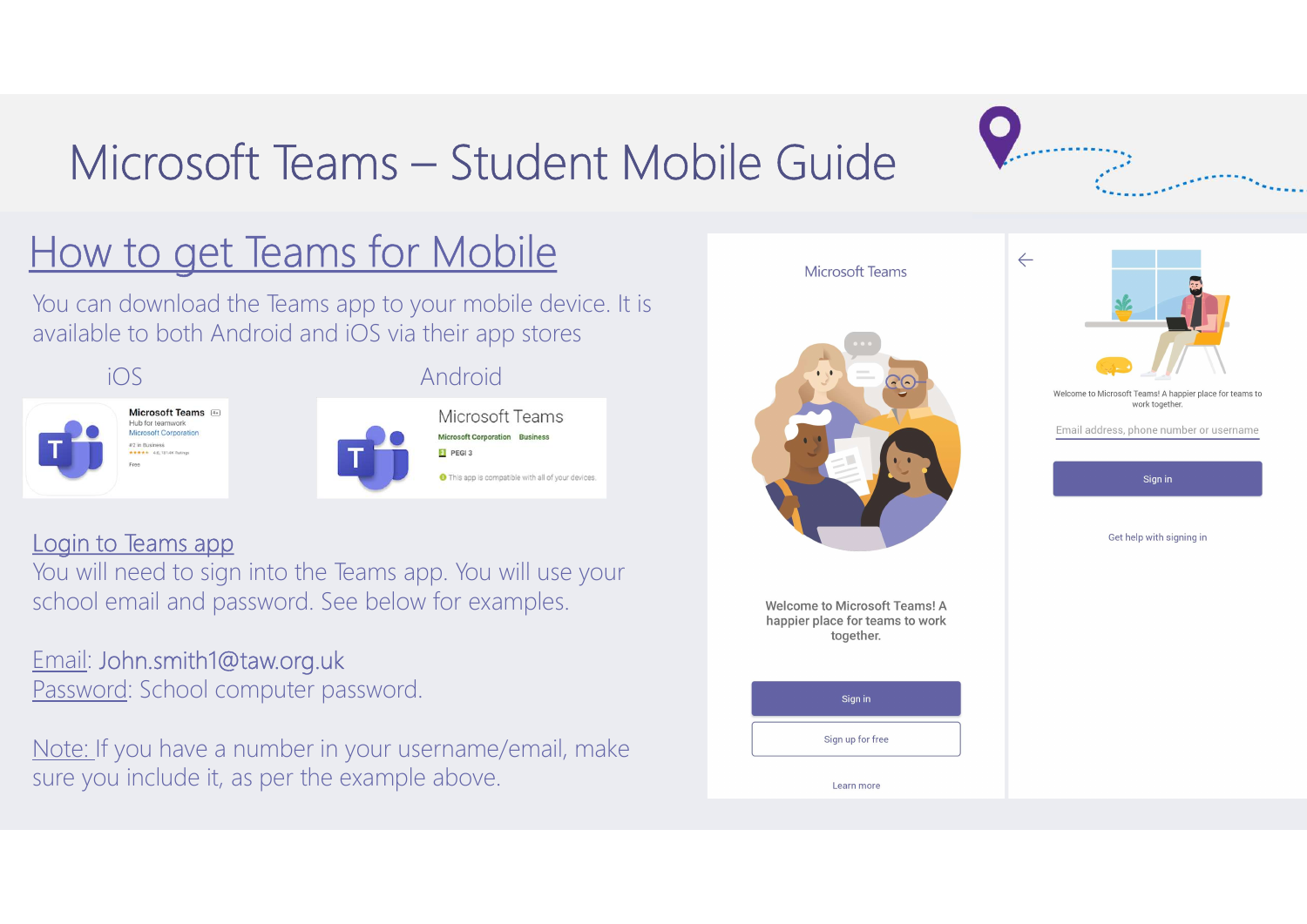# Microsoft Teams – Student Mobile Guide<br>Microsoft Teams – Student Mobile Guide<br>We to access your Classes



## How to access your Classes

Microsoft Teams — Student Mob<br>How to access your Classes<br>In the app you will be able to access each of your teaching classes.<br>Here you can see the different Topics, Lesson recordings, Chat and<br>Files associated with that cl In the app you will be able to access each of your teaching classes. Here you can see the different Topics, Lesson recordings, Chat and Files associated with that class.

## Open a Team/Channel

Teams. Find the Team you want, and then select it to open.

Select a channel within that Team to see the content



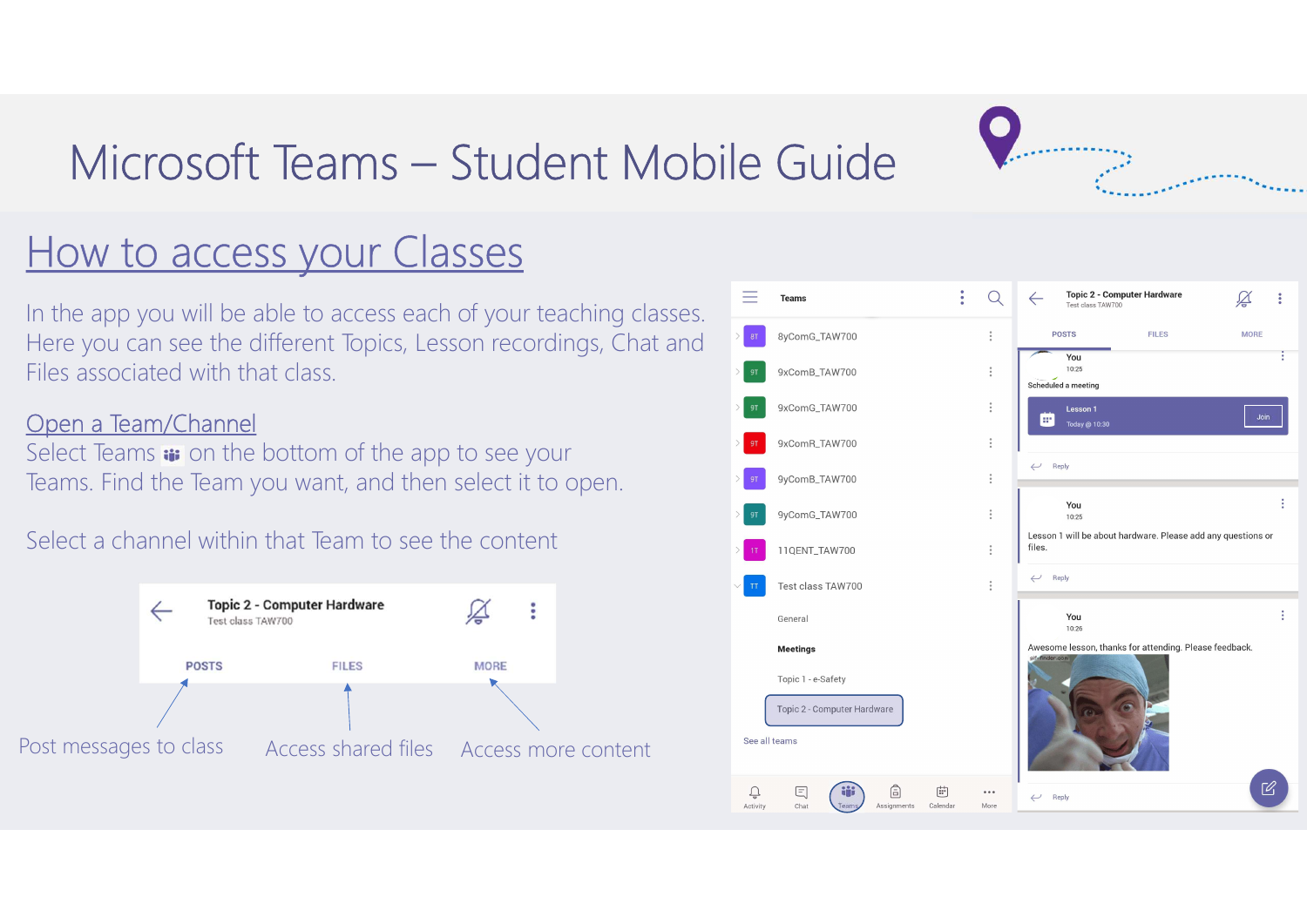# Microsoft Teams – Student Mobile Guide<br>
Microsoft Teams – Student Mobile Guide

## How to join a Lesson

Microsoft Teams — Student Mobil<br>
How to join a Lesson<br>
Your teacher will have scheduled the lesson following the temporary<br>
timetable schedule . You can join the lesson following the temporary<br>
within Teams, the teacher wi Your teacher will have scheduled the lesson following the temporary timetable schedule . You can join the lesson from your calendar within Teams, the teacher will have set this up , and added it to your calendar ahead of time.

## Join from calendar

## Join from a notification

## Join in a channel

| Microsoft Teams - Student Mobile Guide                                                                                                                                                                                                    |                                                                                               |                                                                  |
|-------------------------------------------------------------------------------------------------------------------------------------------------------------------------------------------------------------------------------------------|-----------------------------------------------------------------------------------------------|------------------------------------------------------------------|
| How to join a Lesson                                                                                                                                                                                                                      | Calendar<br>≡<br>Calendar                                                                     | $\mathsf{Q}$                                                     |
| Your teacher will have scheduled the lesson following the temporary<br>timetable schedule. You can join the lesson from your calendar<br>within Teams, the teacher will have set this up, and added it to your<br>calendar ahead of time. | Today<br>test meeting in teams<br>$10:00 - 10:30$<br>Tomorrow<br>KS3 focus<br>$20:00 - 20:30$ | <b>G</b> TE<br>Desig<br>Join t<br>4 Jun<br>Join<br>5 Jun<br>Join |
| <u>Join from calendar</u><br>Select Calendar $\blacksquare$ on the bottom of the app to see your<br>meetings. Find the meeting you want, and then select Join.                                                                            | Saturday<br>No meetings<br>Sunday<br>No meetings                                              | 6 Jun<br>Schedule<br>$\blacksquare$<br>7 Jun                     |
| Join from a notification<br>When a Teams meeting starts, you'll get a notification<br>that'll bring you directly to the meeting without finding it<br>on your calendar. Just tap the notification to join.                                | Monday<br>No meetings<br>Tuesday<br>Meeting to discuss KS3<br>$20:00 - 20:30$                 | 8 Jun<br>9 Jun<br>Join                                           |
| Join in a channel<br>If a meeting takes place in a channel, you'll see an invitation to<br>join, relevant content, and the organizer right in the channel. Just<br>select Join.                                                           | Wednesday<br>No meetings<br>(司)<br>Teams<br>Activity<br>Assignments                           | 10 Jun<br>睓<br>More                                              |



Notification